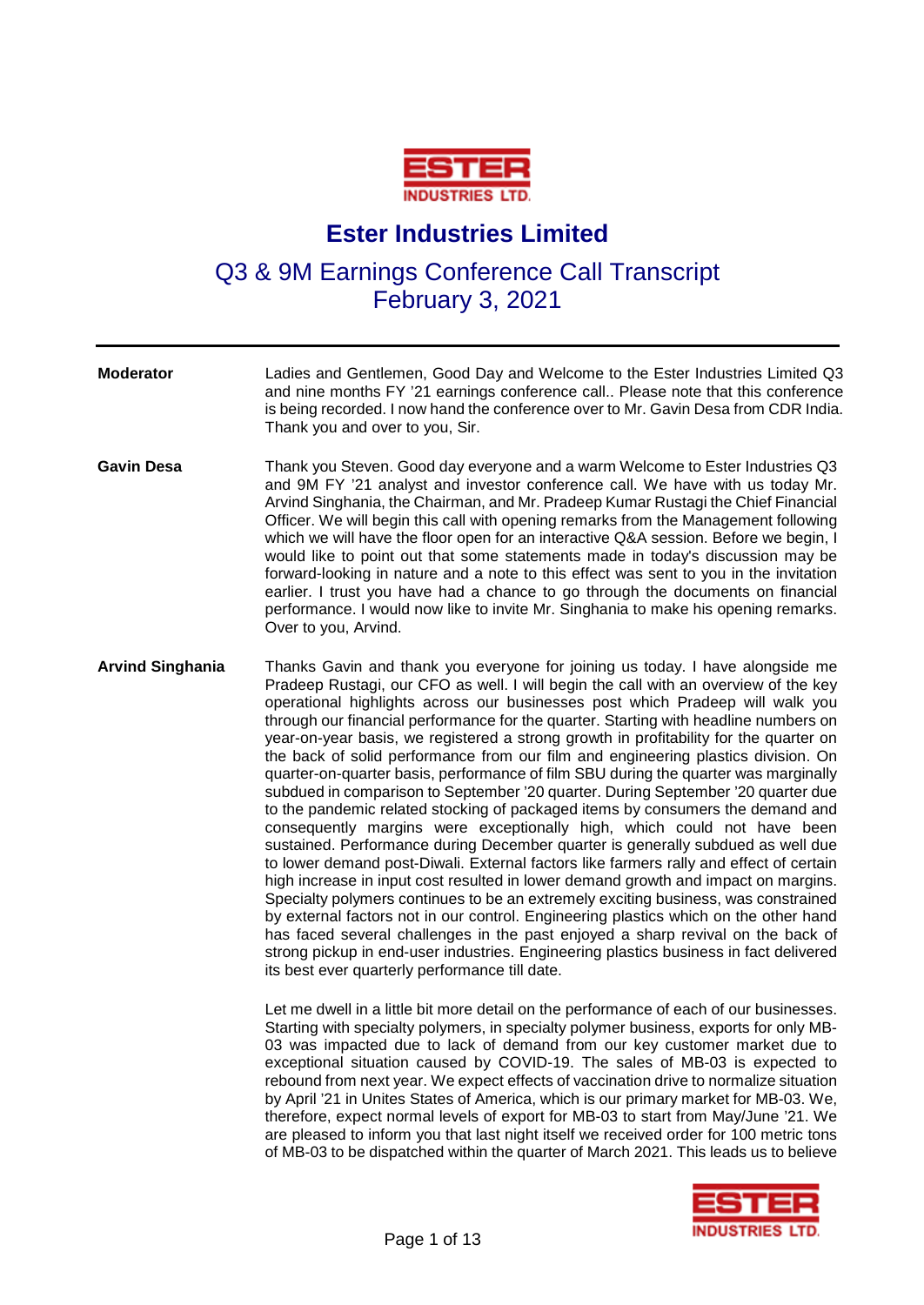that our expectation of revival by May/June should happen. As regard prospects of innovative polybutylene terephthalatethe, the agreement signed with global chemical leader in April 2019 was for a nominal quantity of 400 metric tons per annum. We achieved sales of 465 metric tons in the first year of agreement and sales of 786 metric tons during nine months of FY '21. Basis orders in hand, we are confident of achieving sales of about 1,000 metric ton during FY '21 compared to the contract of 400 metric tons only. Basis growth in sales achieved in the last two years, we expect volume of sales to grow substantially post 21 as well. Innovative PBT finds application mainly in consumer electronics currently and is now being propagated for other applications that is automotive, textile, cosmetics etc.

The underlying strength and strong structural fundamental of this business gives us confidence that this business will regain its momentum as the environment normalizes. Commercial sales of two new products namely MB-07 that is the easy dyeable and LMC 03 (Low melt, Copolyetherester) having immense potential has started during the quarter. Export of MB-16 the cationic dyeable master batch is also expected to start within the month of February. Commercialization of these products will act as a strong growth trigger for the business. All these products are developed in-house which is a testimony to our innovation and R&D capability. Further this business is technology driven, patent protected which helps limit competition and offer sustained and strong growth prospects. Our efforts in recent years have been directed towards building a comprehensive portfolio so as to reduce dependency on few products.

Moving onto our film business, on year-on-year basis favourable demand supply scenario coupled with higher operating leverage resulted in better profitability and margins. On quarter-on-quarter basis, maintenance shutdown undertaken during the quarter resulted in lower volume and revenue generation. We continue with our focus and thrust on increasing proportion of value-added and specialty products and overall product mix by focusing on innovation, development, and partnership with customers both in India and overseas. Resultantly, we have been achieving steady improvement in product mix, share of value-added product stood at 20% as of Q3 FY '21. The commissioning of off-line coater would help us to achieve the target of 30% of value-added and specialty products in the total volume very shortly.

Going ahead, we believe that better product mix coupled with capacity addition through the wholly-owned subsidiary will drive the performance metrics of this business. Polyester film business is one of the few segments which has benefited positively from the outbreak of COVID-19 pandemic as majority of the people now prefer package products from health and hygiene point of view. Going forward, we expect the domestic and global demand to grow at the rate of 11% to 13% per annum and 6% to 6.5% per annum, respectively. We are accordingly getting future ready by scaling up our capacity through our wholly-owned subsidiary to meet the growing demand of our customers. As regard the expansion of film capacity through the wholly-owned subsidiary, we have already started implementation of the project and invested about Rs.87.4 crore till date. Commercial production is expected to start as per the schedule that is by October '22.

Lastly, let me discuss our Engineering plastics business. The performance of the division has seen fairly muted over the past year largely owing to the softness in the end-user industry. Starting from September '20 quarter, the business delivered a stellar performance for two consecutive quarters with revenue and margins registering a sizeable improvement. Volumes of sales and profitability for the quarter were exceptionally strong on the back of strong demand for end-user industries, OFC, auto, and electrical. We expect the business to continue to deliver consistent and meaningful performance going forward as well.

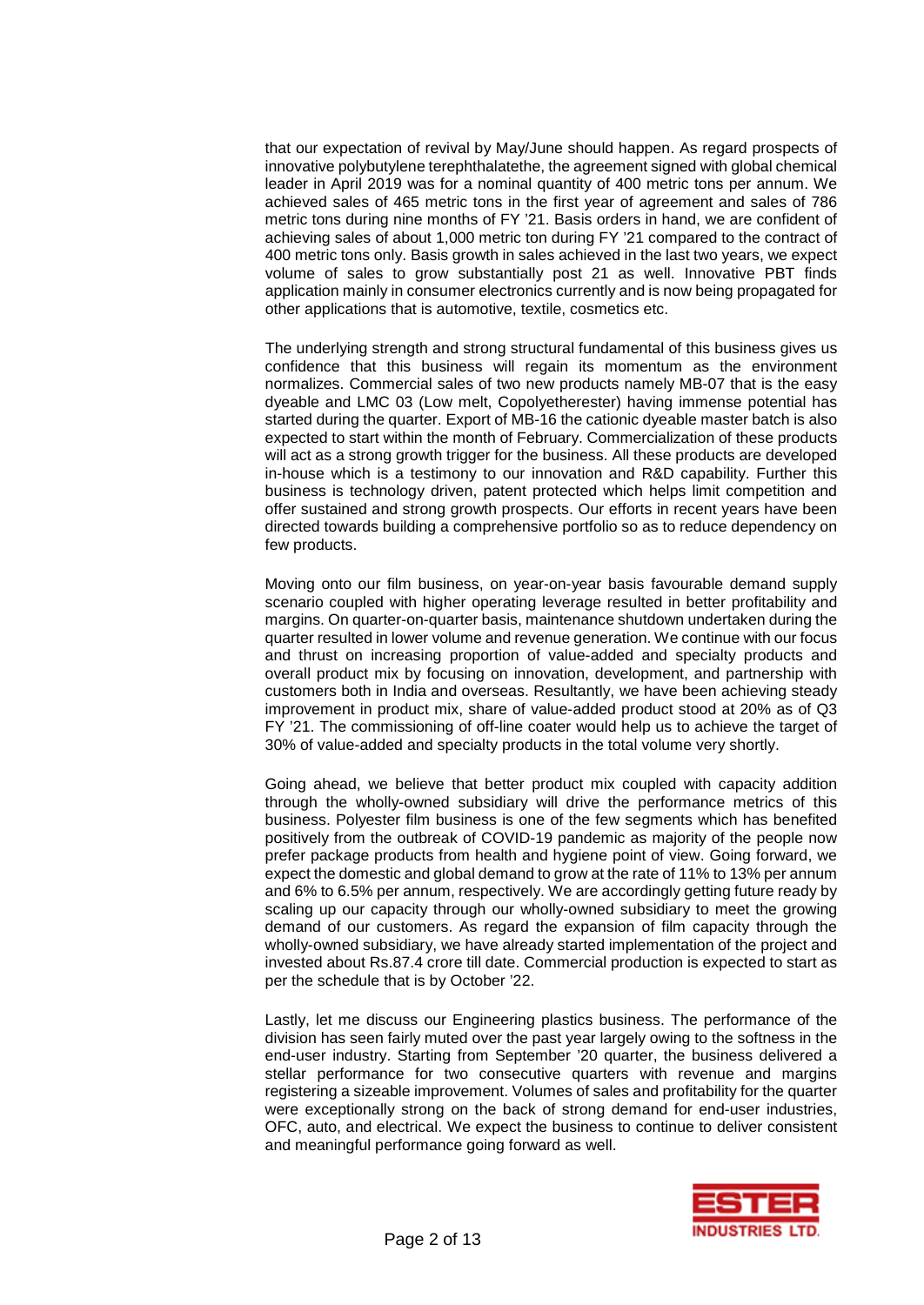As mentioned in the previous call, we are evaluating relocation of our engineering plastics plant to help serve the customers better and also to cut down the logistics cost that we incur currently. The relocation of the plant itself should help us improve EBITDA margin by approximately 2%. In addition to the relocation, we are also evaluating an investment towards setting up new extruder to help us meet the growing demand. We expect the engineering plastics business to deliver consistent performance going ahead. To summarize, Film business continues to be the mainstay of the company at present. We believe the capacity expansion coupled with improved product mix should help us improve overall profitability of the business. Specialty polymers business is expected to deliver growth as well as better performance in the coming years. While FY '21 was affected adversely to external challenges, we expect performance to pickup pace going forward. Lastly, Engineering plastics as well after a few challenging years is getting back to its growth trajectory. The demand environment is steadily improving and we expect the momentum to continue going forward. To conclude, let me just reiterate that we are quite positive on all our businesses. We believe that all our businesses are shaping up well and are well positioned to deliver sustained performance in the coming years.

That concludes my opening remarks, I now hand over the floor to Pradeep to walk you through our financial performance. Thank you.

**Pradeep K. Rustagi** Good Afternoon everyone and thank you for joining us today. I will quickly walk you through the financial performance for the quarter and nine months ended December '20 post which we can start the Q&A session. Starting with the quarterly performance, revenue from the operations stood at Rs. 256 crore as against Rs. 246 crore reported during Q3 FY '20, higher by 4%, while on a nine-month basis the same stood at Rs. 695 crore as against Rs.785 crore that is lower by 12%. Turnover at company level is lower mainly on account of sales of 355 metric ton of chips having sales value of Rs.1.7 crore during nine months ended December '20 as against sales of 8,390 metric ton having sales value of Rs.58 crore during nine months ended December '19. Though the chip sales adds to the top line, it adds marginally to the bottom line. Q3 marked the first quarter wherein we have been able to deliver higher revenue run rate over the previous year indicative of the normalcy in the business. Growth during Q3 was largely driven by strong performance of Film and Engineering plastic businesses. The specialty polymer performance as mentioned by Arvind was impacted by exceptional and uncontrollable situation caused in customer markets by COVID-19. EBITDA for the quarter stood at Rs. 58 crore as against Rs.45 crore generated during Q3 FY '20 that is higher by 29%. While on a nine-month basis, the same stood at Rs. 183 crore as against Rs.145 crore generated during Nine months FY '20 higher by 27%. The growth was on account of better performance of engineering plastic business, better product mix, operational efficiency, and margins in film business.

> Finance cost for the quarter was marginally lower than December '19 quarter. On nine months basis the same declined by 34% to Rs. 13 crore as against Rs.20 crore nine months '20. As of December 31, 2020, our outstanding interest-bearing term debt net of free cash stood at Rs. 105 crore while interest-bearing working capital liability stood at Rs. 52 crore. Interest-bearing debt net of free cash as in multiple of annualized EBITDA stood at a healthy level of 0.64 as of December 31, 2020, in comparison to 0.39 as at September 30, 2020. We are committed towards maintaining better than prudent debt equity levels, this is evident from the total outside liabilities and tangible network ratio that is interest-bearing debt net of free cash as a multiple of annualized EBITDA stood at a healthy level of 0.64 as of December 31, 2020, in comparison to 0.39 as at September 30, 2020. We are committed towards maintaining better than prudent debt equity level, this is evident from the total outset liabilities tangible network ratio that stood at 0.58 as on December 31, 2020.

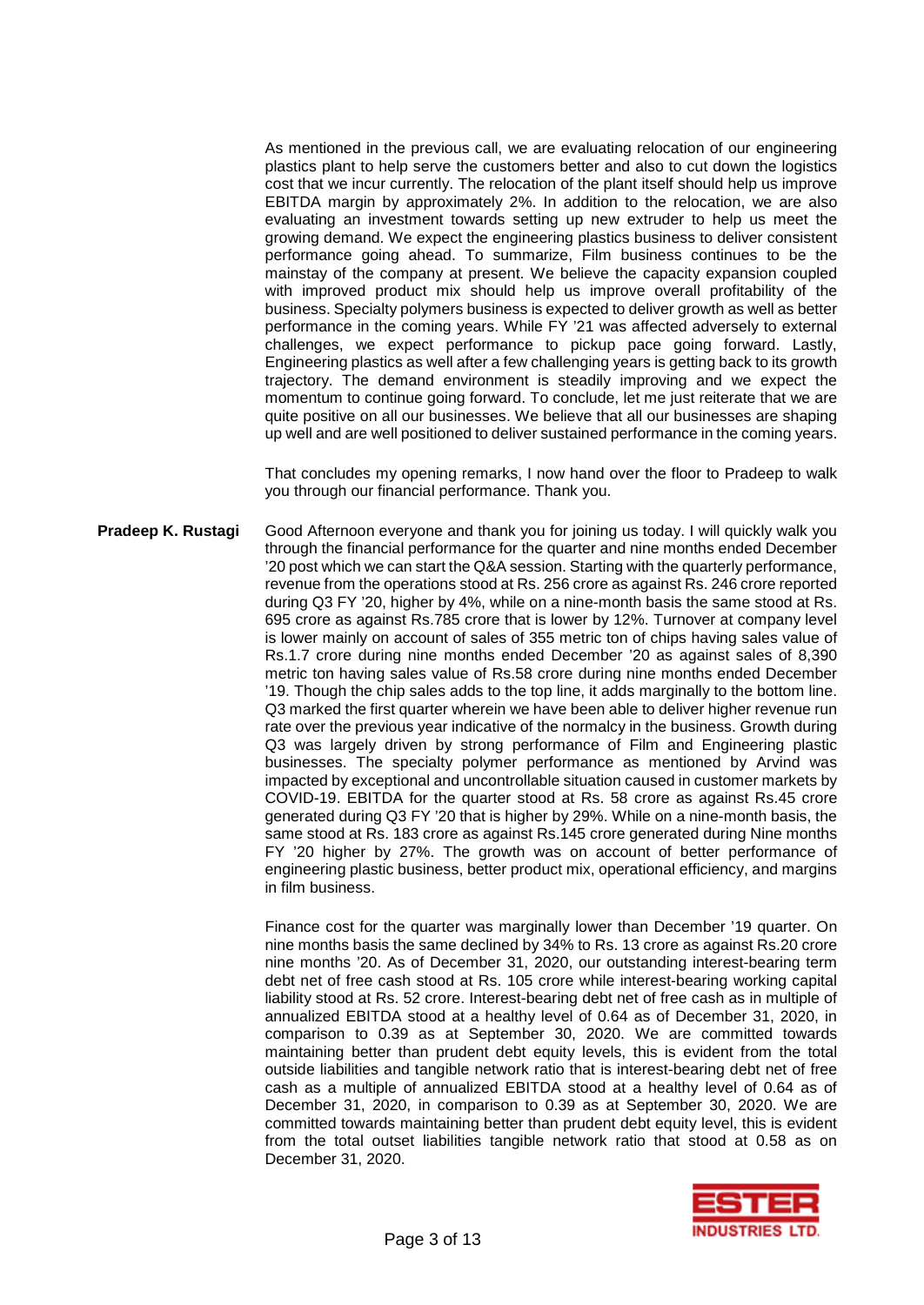Further as mentioned in the previous call while funding the expansion project in wholly-owned subsidiary, we have taken advantage of benign interest rates environment globally and as such got sanction for foreign currency term loan of Euro 28 million in the wholly-owned subsidiary. Depreciation for the quarter stood steady at Rs. 8.85 crore while on a nine-month basis, the same stood at Rs.26.5 crore. Profit for the quarter stood at Rs. 33 crore as against Rs.19 crore generated\_ during Q3 FY '20 that is higher by 70%, while on a nine-month basis the same stood at Rs.108 crore against Rs. 63 crore reported during nine months FY '20 higher by 73%. To conclude, I would just like to reiterate what Arvind said earlier, we believe all our businesses are well-positioned to deliver consistent performance over the coming year while film business will continue to be the mainstay of the company, the growth will be delivered by specialty polymers. We expect engineering plastic business to contribute consistently and meaningfully to the top line and bottom line of the company going forward. We believe we are well placed to create significant value for our stakeholders in the coming years and are about to embark on an exciting phase of the business. Thank you.

**Moderator** The first question is from the line of Rahul Nadkarni, an Individual Investor.

- **Rahul Nadkarni** I would first of all congratulate the Management for delivering a very good set of numbers in spite of the challenging times that we are in. Couple of questions, firstly, I can see an increase in the amount of term debt which has happened on a quarteron-quarter basis, so just wanted to understand what exactly is the reason for that?
- **Arvind Singhania** Like I mentioned we are putting up a polyester film capacity expansion through wholly-owned subsidiary and major amount of investment was made in this quarter as equity into this subsidiary, which caused us to the working capital facilities to be utilized higher than the previous quarter.
- **Pradeep K. Rustagi** We have also raised some term loans, so that the net working capital remains healthy.
- **Arvind Singhania** Overall our total debt level still remains better than prudent, so I am not worried and nobody should be worried on that account.
- **Rahul Nadkarni** But this is mainly towards the investment which has been done, so is it like a corporate debt which has been taken for investment?
- **Arvind Singhania** No, it will go as equity into the wholly-owned subsidiary. Basically, what we are explaining is that we utilized the unutilized working capital limit and some additional term loans were taken which were used for CAPEX and investment into the WOS.
- **Rahul Nadkarni** Okay understood, another couple of questions, one is any update on the renewal of the contract for the innovative PBT?
- **Arvind Singhania** There is no need, the renewal of the contract is now a mere formality as the business is continuing to grow, we may not even need to sign another contract for that. As I have explained in my opening remarks against a nominal contract value of 400 tons for FY '21, we are going to exceed 1,000 tons already, you will see substantial improvement in volumes going forward with or without a contract.
- **Rahul Nadkarni** Okay understood, and another question on Engineering plastics business in your opening remarks as well as in Pradeep remarks you had mentioned that you are planning to shift the plant to some other location from a logistical cost perspective,

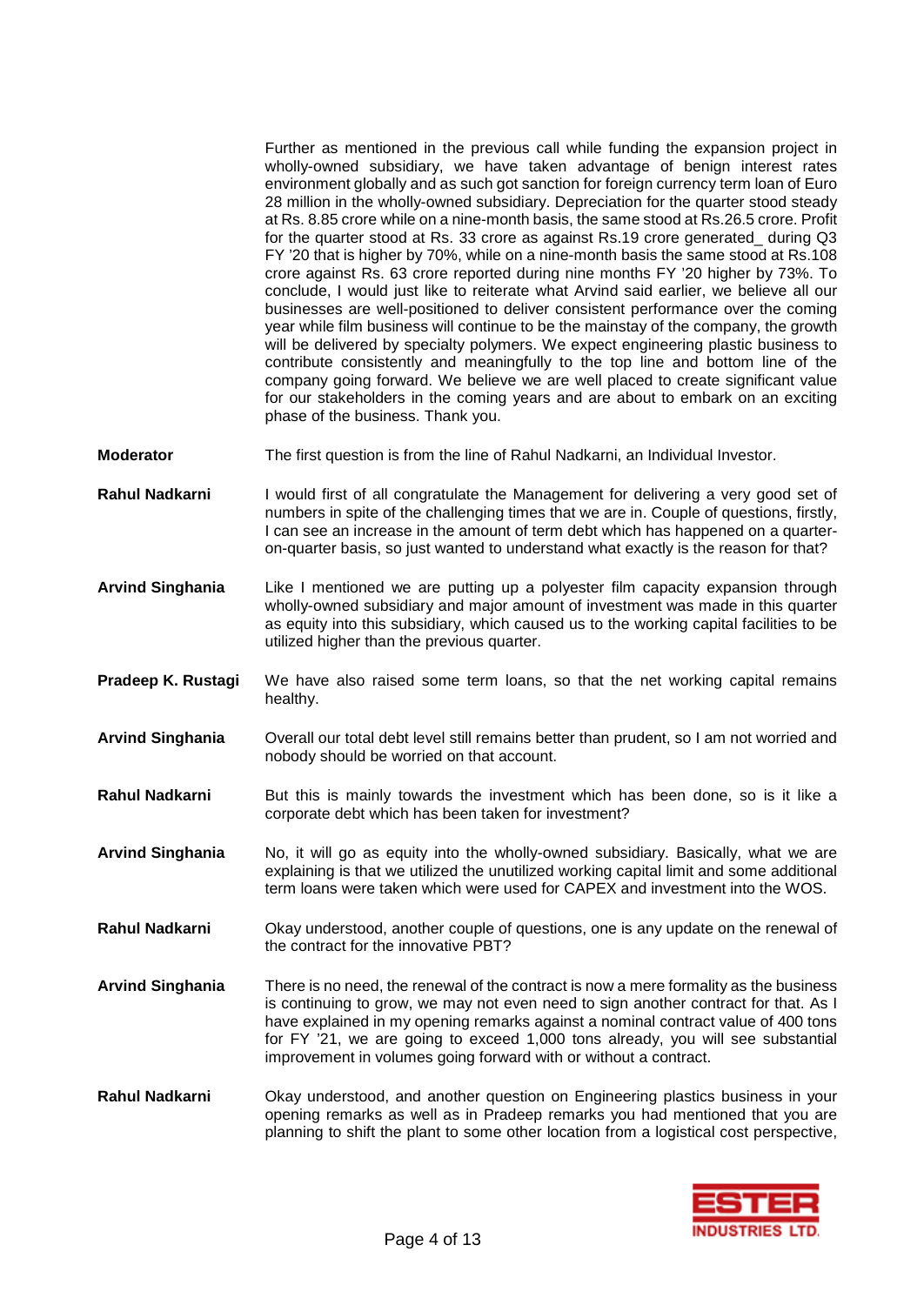so I just wanted to understand then what would be the timing of this shift and would it impact or result in a shutdown or loss of revenue because of that?

- **Arvind Singhania** No, we are targeting to complete relocation by December '21 and this will not cause any loss of revenue because first we will install a new extruder in the new location so that any impact of closure of the old extruder does not hit the revenue, and one by one we will shift all our equipments.
- **Rahul Nadkarni** Also one of the statements you made that there was a shutdown which was done in Q3 which impacted the revenue which is an maintenance shutdown which is done, so I wanted to understand how many days was this shutdown done and what was the impact on the revenue and EBITDA, if this shutdown would not have been done what would have been the revenue and EBITDA would have been higher by what quantum?

**Arvind Singhania** So there was a seven-day shutdown which impacted total a loss of production of 700 tons multiplied by let us say about Rs.9 crore of revenue loss and close to Rs.4 to Rs.4.5 crore EBITDA loss.

**Rahul Nadkarni** This is a normal maintenance shutdown which you do in Q3 considering this a holiday season?

**Arvind Singhania** Yes.

**Moderator** The next question is from the line of Sudheer Reddy, an Individual Investor.

**Sudheer Reddy** Sir, first of all congratulations on the set of numbers what you have delivered and also a good growth progress growth year-on-year, I just want to ask a question on film business, with respect to the film business like the September quarter was good because of whatever the pandemic situation and now followed by post September like the growth was not expected, so is this the growth going to be declining more or it is going to be stabilized after this?

**Arvind Singhania** I think it will be more or less stabilized, there will always be some fluctuation, no business can exist without some fluctuation, but basically more or less you can expect it to stabilize at these levels plus or minus a little bit. September quarter was an aberration, I mentioned that in my previous con call as well.

**Sudheer Reddy** Sir, I also have one more question with respect to new order has been received last night right, so can you please give more details on that?

**Arvind Singhania** Yes, so basically in our specialty polymer business, we largely got impacted because of our stain resistant master batch, MB-03, which forms a large chunk of our business and this was highly impacted because America is in very deep trouble because of COVID-19 but like I said MB-03 was very badly impacted because of COVID in the US, we were expecting recovery to start by May-June and this sizeable volume orders that came in last week only supports what our supposition is that this business will revive back very shortly.

**Moderator** The next question is from the line of Gaurav Lohiya from Bowhead Investment.

**Gaurav Lohiya** Good Afternoon Sir, hope all is well, can you please give me the volume data for this quarter as well as Q2 FY '21 and gross value addition for both these quarters for packaging segment

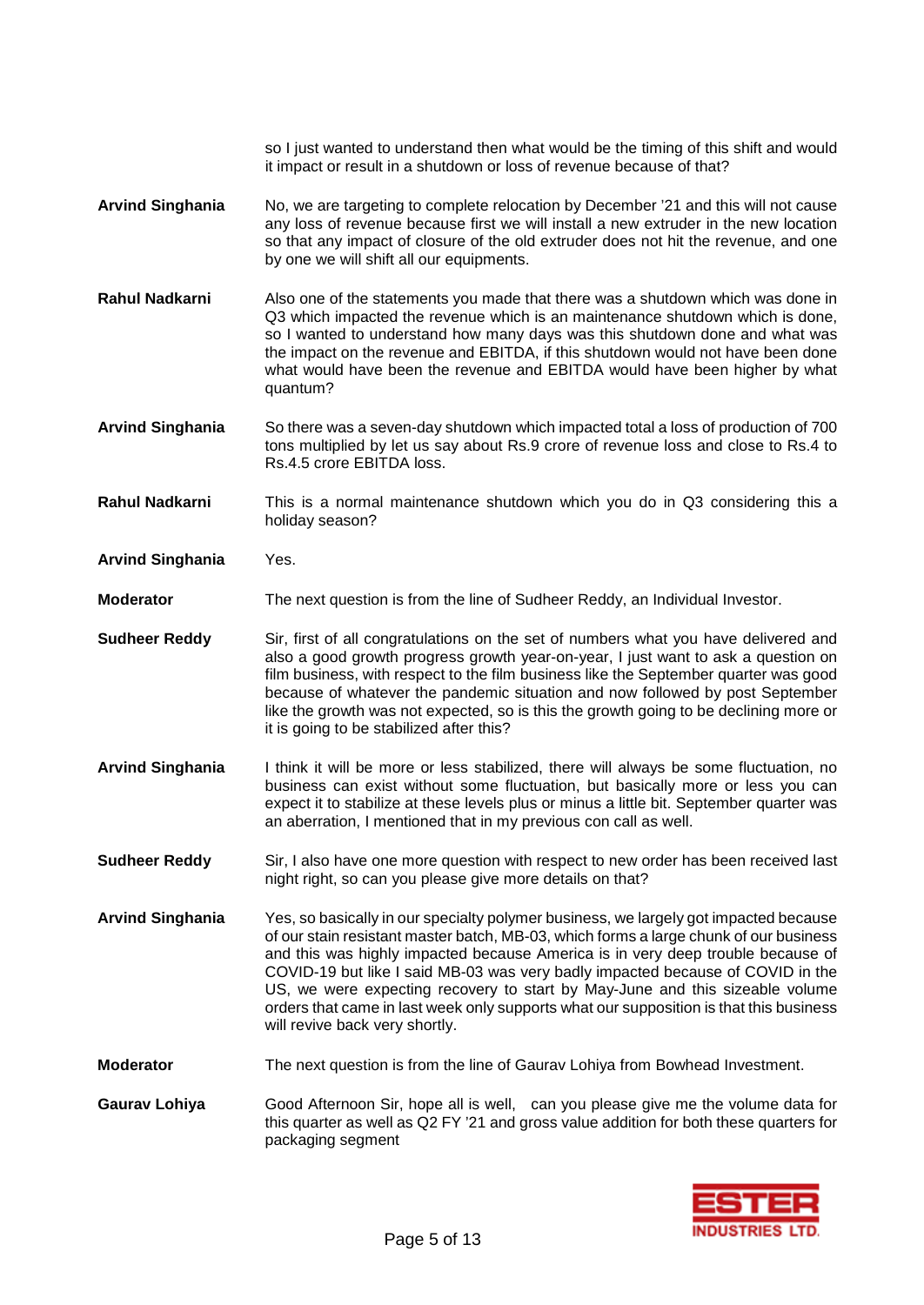|  | <b>Pradeep K. Rustagi</b> For December '20, we did 14,300 tons of sales, September was 15,000 |
|--|-----------------------------------------------------------------------------------------------|
|--|-----------------------------------------------------------------------------------------------|

**Gaurav Lohiya** What was the gross value addition Sir for these two quarters?

- **Pradeep K. Rustagi** The commodity 12 micron film, it was Rs. 46 but blended for all the products put together metalized etc. was Rs.64 for the company.
- **Gaurav Lohiya** Cost and other indirect cost would be let us say somewhere around Rs. 30 right, so I can remove that?
- **Pradeep K. Rustagi** Rs. 20 is the variable cost and the other cost is about Rs. 15.
- **Gaurav Lohiya** What was it in previous quarter Sir in September quarter?
- **Arvind Singhania** The cost number should remain largely
- **Gaurav Lohiya** I meant the gross value addition in the last quarter, would it be somewhere around close to Rs. 70?
- **Pradeep K. Rustagi** September the 12 micron corona was Rs. 58, blended for the company was Rs. 73, which reduced to Rs.46 for 12 micron and Rs. 64 the blended level.
- Gaurav Lohiya Sir, just one clarification, so if I see that the volumes have increased versus last year, right, last year somewhere around 13,600 metric ton volume was there right in the packaging and here it is about 14,300, but if I see revenue, the revenue have declined in that packaging segment, so was there a realization pressure versus last year and that is leading to the compression at gross value add or it was mainly raw material driven?
- **Arvind Singhania** Raw material driven.
- **Gaurav Lohiya** If I look at the revenue, since the volumes have grown, while the revenues are kind or it has declined, so was there a compression in sales values in realization as well or was it like the export mix would have changed, export was less in this quarter and that may have to led to this kind of?
- **Arvind Singhania** In the current year, the margins are better than previous year, but the decline in revenue is because of raw material and no chip sales which also is part of the film. Margins in FY '21 are much better than margins of FY '20, the reduction in revenue is because of sharp reduction in raw material cost and no chip sale during FY '21, that is the reason you see a reduction in revenue.
- **Gaurav Lohiya** Okay Sir, I anyways had adjusted for chip revenue, I have subtracted that but I will take it offline if I want more clarification. Sir, if I look at specialty division, your sales have declined let us say last year you did Rs.20 crore odd sales in this quarter and this year it is about Rs.13 crore, while our margins I think last year we did an reported EBIT of Rs.7-Rs.8 crore and this year it is about Rs.2 crore, so the decline in EBIT is higher than your revenue decline in specialty, so is it that the MB-03 was much higher margin product and that is why the decline is higher in EBIT ?
- **Arvind Singhania** The only product which really got impacted was MB-03 and this entire decline in revenue and margin can be attributed to that.

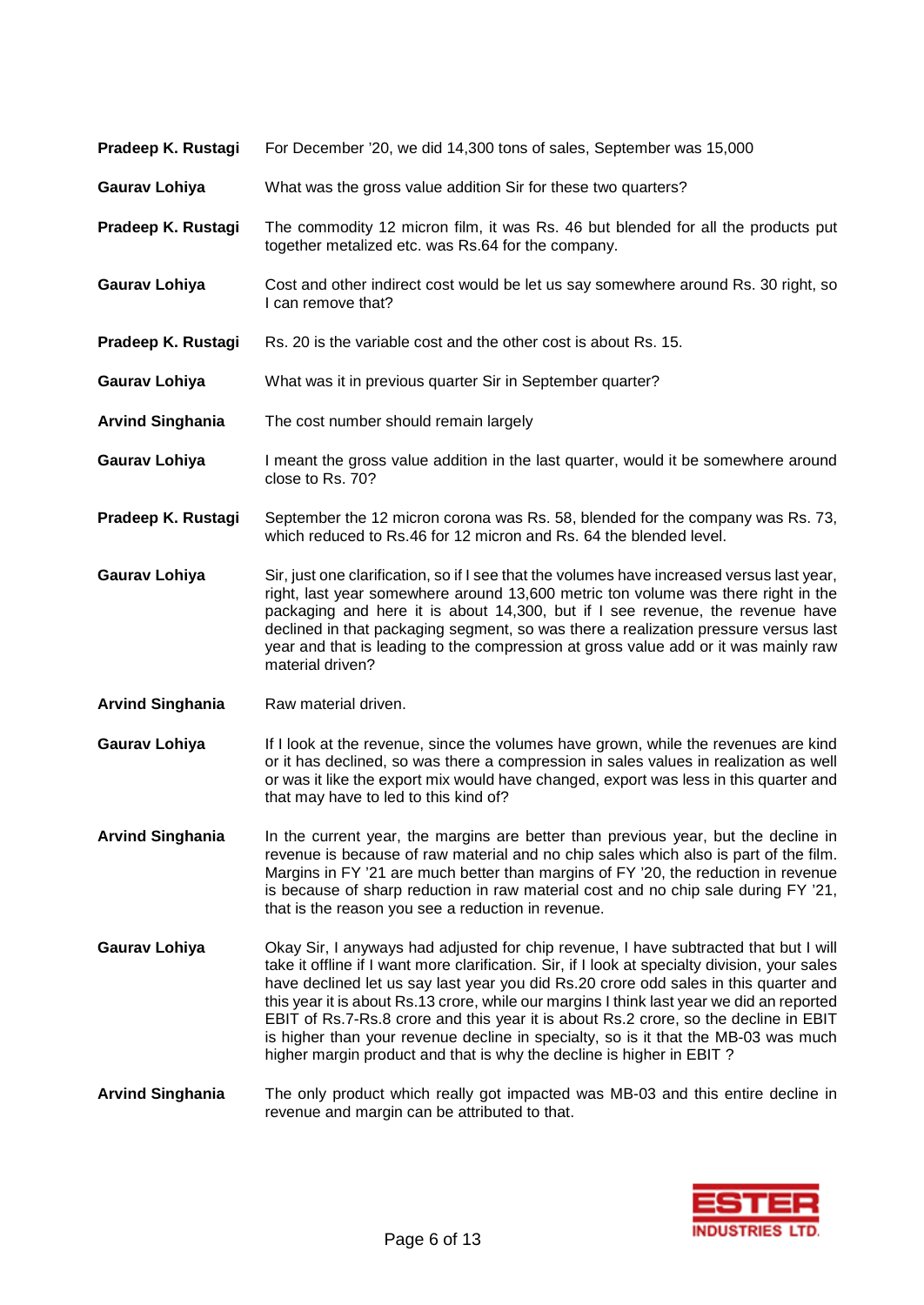- **Pradeep K. Rustagi** Secondly there are Fixed Costin the EBIT calculation so beyond a certain threshold, the jump in the EBIT would be more as we achieve more sales so it is not everything that goes into the EBIT calculation, it is not variable.
- **Gaurav Lohiya** Sir, you said that you have already started exporting MB-07 and I remember that you said that potential is about 1,000 ton from one customer and the overall potential could be much, much higher so would we able to expect this full 1,000 ton in next year or it would take time that is a two or three years kind of target for MB-07?
- **Arvind Singhania** Definitely, we expect a volume between 800 to 1,000 tons in FY '22.
- **Gaurav Lohiya** FY '22, okay and the price of the product would be Sir close to?
- **Pradeep K. Rustagi** It would be selling close to Rs. 320 a kg, MB-07.
- **Gaurav Lohiya** Okay, understood Sir and the margins would be let us say close to 30% odd at EBIT level?
- **Arvind Singhania** The margin would be close to about 30%.
- **Gaurav Lohiya** Sir, similarly, last thing on LMC 03, you said that the potential there was 5,000-6,000, so what kind of volume or revenue we can except from LMC 03 in FY '22 and '23?
- **Arvind Singhania** LMC 03 was again impacted because of COVID, the customer could not do the major launch they were expecting to do in the last quarter of calendar '20, so because of COVID it got delayed, but the product has been accepted commercially, technically everything, small volumes we have already started moving, so every second month we are doing about 30-35 tons of this product. A bigger launch is expected around June, so we can start expecting good volumes in FY '22 and this will grow substantially as we go by.
- **Gaurav Lohiya** Can we expect some 1,000-2,000 tons from this product in FY '22 or would that be high considering it is a new product for customer also and considering the pandemic, they may not want to take or play with new products as of now?
- **Arvind Singhania** This is a brand new product that the customer is launching and I am going to make a conservative estimate of about 500 to 600 tons of sales in FY '22.
- **Gaurav Lohiya** And realization is same as MB-07, close to that?
- **Pradeep K. Rustagi** No, the realization for this Rs. 185 a kg.
- **Arvind Singhania** But contribution margin is quite at about Rs. 85 a kg.
- **Gaurav Lohiya** Last question sir, you know what is the exit gross value addition that we have seen in December, probably January what is the current run rate, is it similar to the average of Q3 or it is much higher than Q3 average

**Arvind Singhania** Similar to Q3.

- **Moderator** The next question is from the line of Saket Kapoor from Kapoor & Company.
- **Saket Kapoor** Sir firstly I missed your initial part of the commentary Sir, so Sir I was looking for the factors that resulted in the lower PBT numbers in the polyester chips and film

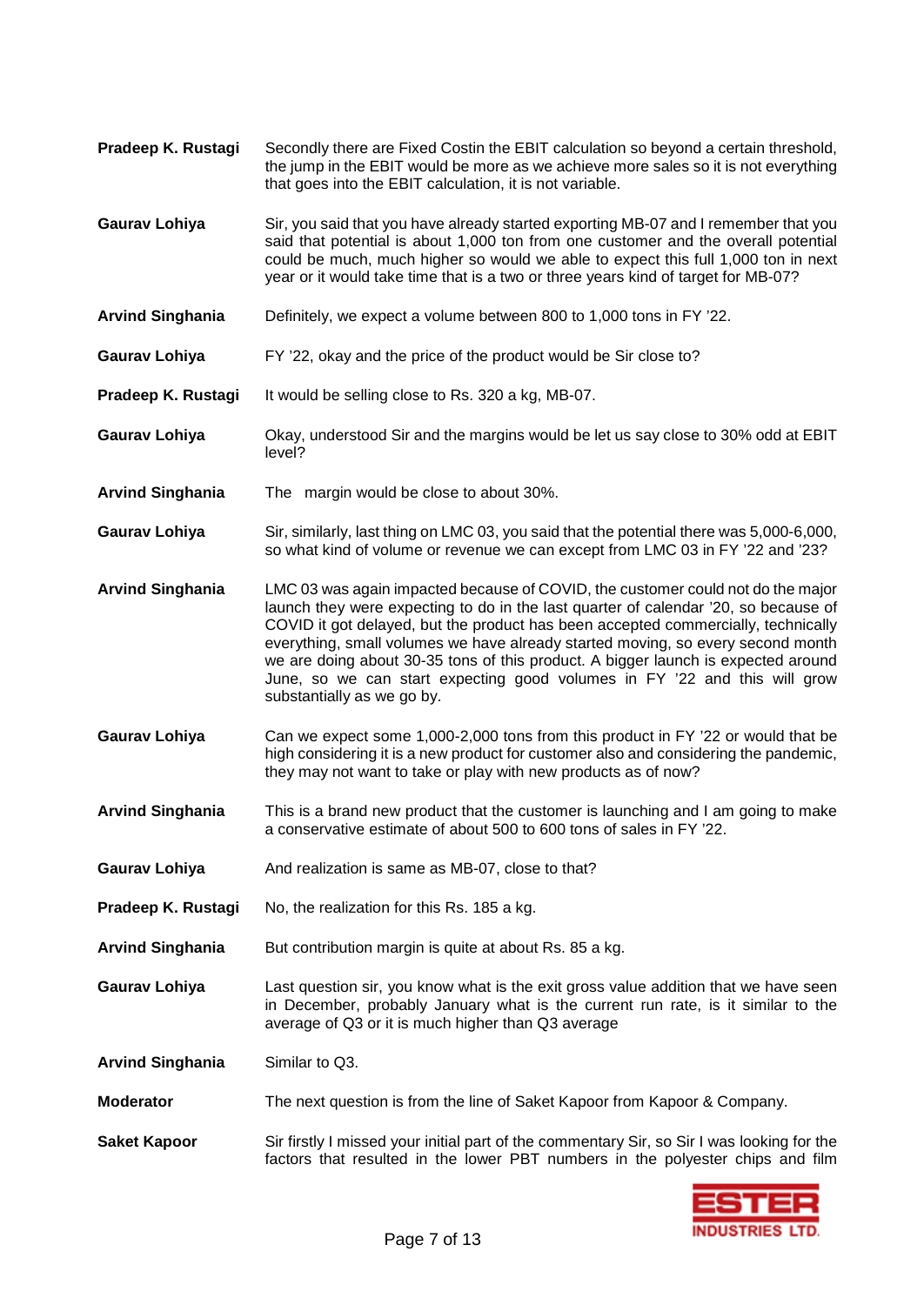segment, barring MB-03 part due to that export or the COVID issue, what were the factors that are currently playing for our core polyester film business and how is the business environment currently shaping up in terms of the demand supply?

- **Arvind Singhania** Like I mentioned in my previous earnings call also, September was an aberration where the margins were extremely high and I had mentioned that those kind of numbers are not sustainable, so the margins reduced in the December quarter plus coupled with our maintenance shutdown, we lost about 700 tons of production which resulted in the fall in the absolute EBITDA for the film business. On the specialty polymer side, MB-03 was our main driver till last year. It is not going to be so going forward and we lost a lot of MB-03 business because of COVID in America, but this has now started to pick up again.
- **Saket Kapoor** Last point you told that MB-03 there was a dip in, could you quantify sir what was the normal rate, what was the deliverable schedule and what we were able to deliver?
- **Arvind Singhania** In FY '20, we did about 1,150 tons of MB-03. Before COVID happened, we were estimating this volume to go up to 1,500-1,600 tons in FY '21, but because of the COVID impact up to now we have done about 216 and we just got an order for another 100 tons last night, so we might close it at around 400 tons for March quarter, but this fresh order gives us great confidence that this business will rebound back as soon as the COVID story is over in the US.
- **Saket Kapoor** Correct and the last quarter you are expected to do 200 tons of this product?
- **Arvind Singhania** Yes, about it could touch 200, maybe 100 to 200 tons.
- **Saket Kapoor** Okay and the 100 ton which you have got what is the size of the order Sir in value terms?
- **Arvind Singhania** This will be about little over Rs.4 crore.
- **Saket Kapoor** Sir, now coming to your core business part, the business dynamics and how is the demand supply theory playing out in the environment sir and what is the way forward sir, going forward how lightly is the continuity of the same?
- **Arvind Singhania** I have mentioned in my opening remarks also that we expect demand to continue to grow at a rate of about 11% to 13% in the domestic market and about 6%-6.5% in the global market, so this we maintain is going to happen.
- **Saket Kapoor** Sir, Pradeep could you give the breakup for the raw material basket, how have they shaped up, I think they look to be an inflationary an upwards bias in the raw material prices?
- **Arvind Singhania** Raw material was very steady up to about September-October and beyond October from November it started going up and it has gone up substantially from levels of about Rs. 46 to about Rs. 63, so there has been a sharp jump in raw material prices between November and now.
- **Pradeep K. Rustagi** But now it has started to stabilize .
- **Saket Kapoor** What are the exit prices for MEG and PTA Sir for the month of December?
- **Pradeep K. Rustagi** December the PTA was close to Rs. 42 and MEG was Rs.38, but currently it is Rs.55 and MEG is 49.

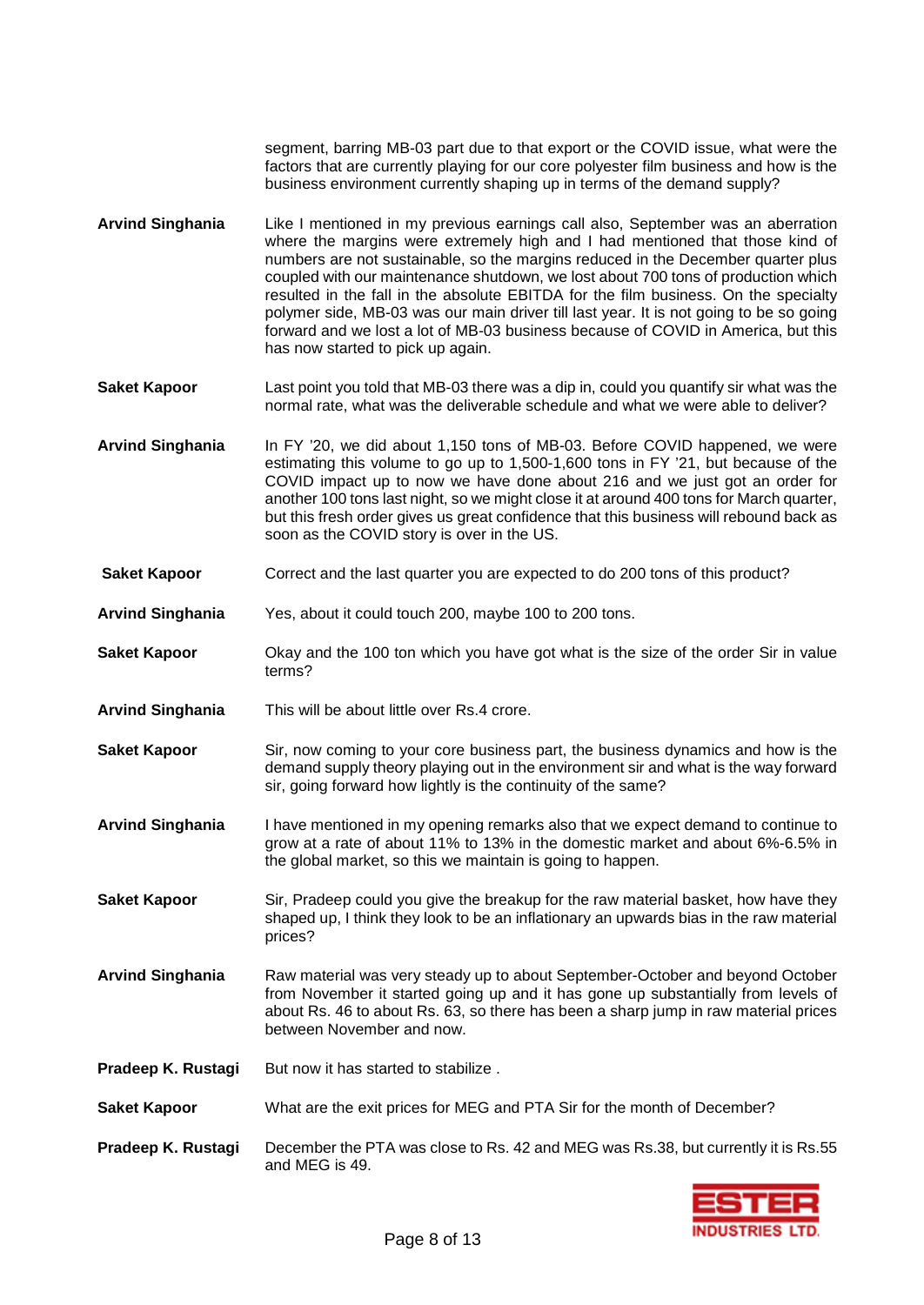| <b>Saket Kapoor</b>     | The average you had told for the December, it was the exit price for December?                                                                                                                                               |
|-------------------------|------------------------------------------------------------------------------------------------------------------------------------------------------------------------------------------------------------------------------|
| Pradeep K. Rustagi      | December average was Rs. 48-49.                                                                                                                                                                                              |
| <b>Saket Kapoor</b>     | And they have moved up from there also, the raw material prices have moved up on<br>month-on-month also?                                                                                                                     |
| Pradeep K. Rustagi      | January saw an increase.                                                                                                                                                                                                     |
| <b>Arvind Singhania</b> | But now currently stabilizing again.                                                                                                                                                                                         |
| <b>Saket Kapoor</b>     | Sir, the prices are hovering at what January level and then we will be taking a price<br>rise also as the pass on is there going forward?                                                                                    |
| <b>Arvind Singhania</b> | I have always maintained that this is a pass through model so we expect to be able<br>to pass on this price increase sooner or later, there is some time lag always, it<br>happens.                                          |
| <b>Saket Kapoor</b>     | Sir on the wholly-owned subsidiary part, you mentioned about this Rs.88 crore being<br>invested so what is the timeline with which we are working?                                                                           |
| <b>Arvind Singhania</b> | It has already gone in as equity into the wholly-owned subsidiary and total investment<br>into the wholly-owned subsidiary as equity from Ester is Rs.176 crore, which will be<br>invested over between now and the startup. |
| <b>Saket Kapoor</b>     | What is the timeline Sir actually Rs.88 you have invested in the equity portion I think<br>so, the balance will be invested?                                                                                                 |
| <b>Arvind Singhania</b> | About 90-95 is yet to be invested which will be invested over the next year or so.                                                                                                                                           |
| Pradeep K. Rustagi      | So far we have not raised any debt in wholly-owned subsidiary, so whatever is spent<br>is through the equity route.                                                                                                          |
| <b>Saket Kapoor</b>     | And what has been the application of funds with equity which you have invested<br>there, how have we utilized the funds?                                                                                                     |
| Pradeep K. Rustagi      | It is CAPEX, land and advance to machine suppliers.                                                                                                                                                                          |
| <b>Saket Kapoor</b>     | Okay, and the total cost is going to be Rs.500 crore has been envisaged earlier?                                                                                                                                             |
| <b>Arvind Singhania</b> | Rs. 586 crore.                                                                                                                                                                                                               |
| <b>Saket Kapoor</b>     | The debt equity mix will be how much?                                                                                                                                                                                        |
| Pradeep K. Rustagi      | 30% would be equity, 70% would be debt, but debt major portion would be through<br>foreign currency debt which is at 2% cost.                                                                                                |
| <b>Saket Kapoor</b>     | Sir, currently as a low interest regime is there in the country, how good it is to go for<br>a foreign debt at 2% cost wherein, what is our average cost of fund domestically with<br>the ratings from CRISIL?               |
| Pradeep K. Rustagi      | Subsequent to improvement in rating, we are now getting reduction in the interest<br>rate and our effective interest rate would be about 8.5% to 9% for the Rupee                                                            |

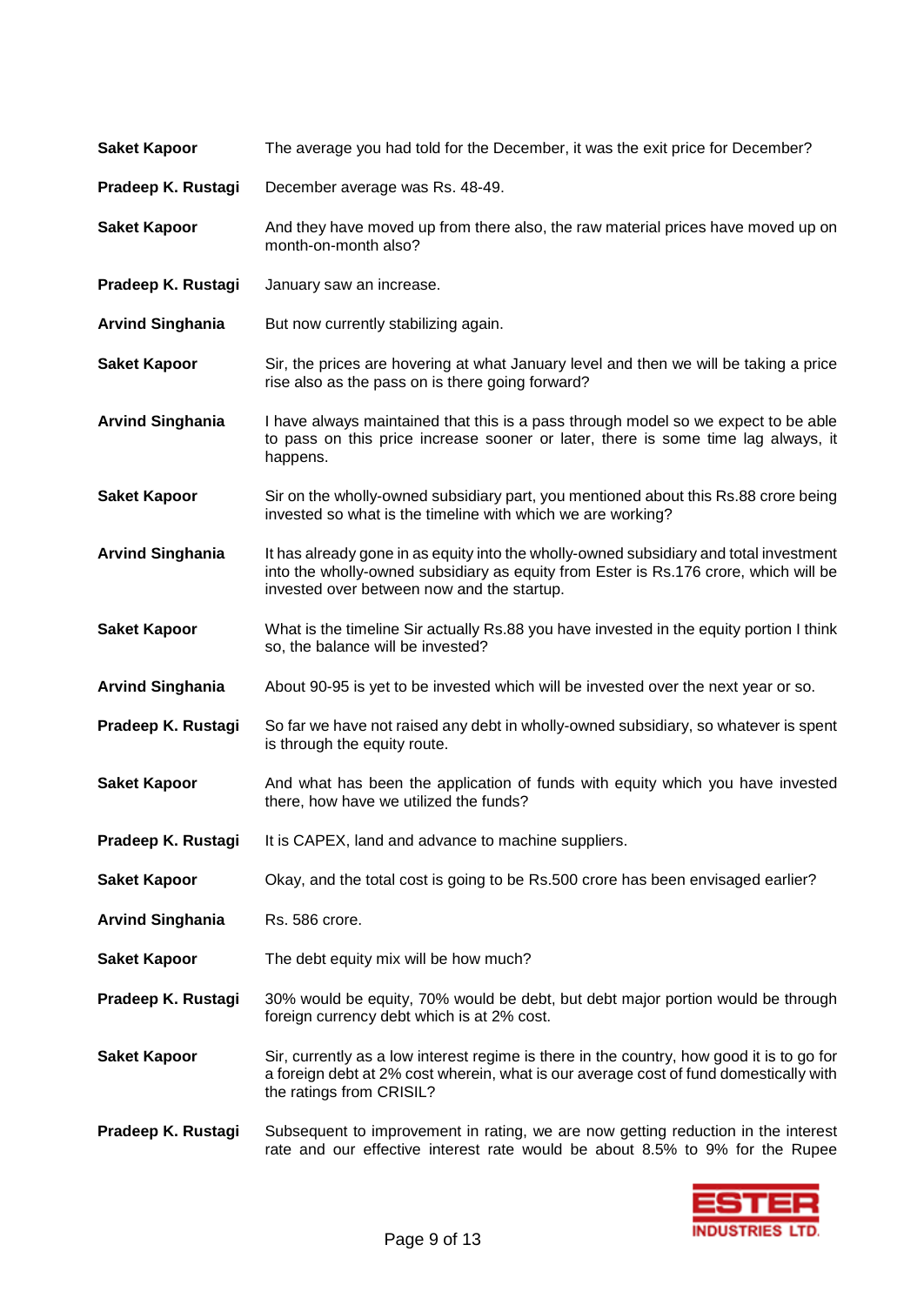denominated loan and the foreign currency loan is at 2%, so there is a huge amount of savings and it is a Euro denominated loan and the currency has been very stable and we have natural hedge also because we export a lot.

- **Saket Kapoor** To the European nation, Euro denominated you told?
- **Pradeep K. Rustagi** Euro denominated.
- **Saket Kapoor** Sir, now coming to the point about this Engineering plastic division that has been a totally turnaround story that has played out from the verge of, we have put that division on block also I think two-three quarters earlier, we were envisaging that if we get suitable buyer for a good price that would have been the case, but now we are looking for expansion, so a sea change in the business dynamics, so what exactly on ground has changed sir and how comfortable are you that these trends are not blips for the time being and may get revert as we are also contemplating some CAPEX and what is the size we are looking forward for the CAPEX?
- **Arvind Singhania** Basis the information that we have on our business of Engineering plastics, we feel that this is not going to be a short-term blip, it is going to be an extended performance, it will continue for some time and we are investing in the additional extruder because today we are sold out and we need capacity to service our customers. We expect the performance of the engineering plastics division to be sustained, we do not expect this to be a short-term blip.
- **Saket Kapoor** Sir, since the customer base I think should be, you do not have more than I think 5% revenue out of single client, so there the clients are in clusters and in the electrical part of the PVC prices and other input prices have also gone up dramatically, so just wanted to understand, is there any supply squeeze or what could be the probable reason from where this demand has emerged that is my question?
- **Arvind Singhania** For the domestic market, you know how auto is growing extremely, brilliantly well, electrical segment is doing brilliantly well, OFC is doing brilliantly well, so that is where the demand.
- **Saket Kapoor** If we split between the auto and the electrical part for the electrical consumer, what would be the proportionate sir?
- **Arvind Singhania** And OFC, optical fiber cable business.
- **Saket Kapoor** Okay, that has also seen an increase demand, what is our scope of work in optical fiber cable?
- **Arvind Singhania** So we supply the raw material which goes for the sheathing of the optical fiber cable. The optical fiber cable is encased inside our raw material
- **Saket Kapoor** Correct, there you are seeing an increment demand?

**Arvind Singhania** Yes.

- **Saket Kapoor** Sir, can you provide me with the split, if we take the breakup between OFC, consumer electronic part, and the auto, what would be the split for the plastic division?
- **Arvind Singhania** I do not have those numbers readily available right now.

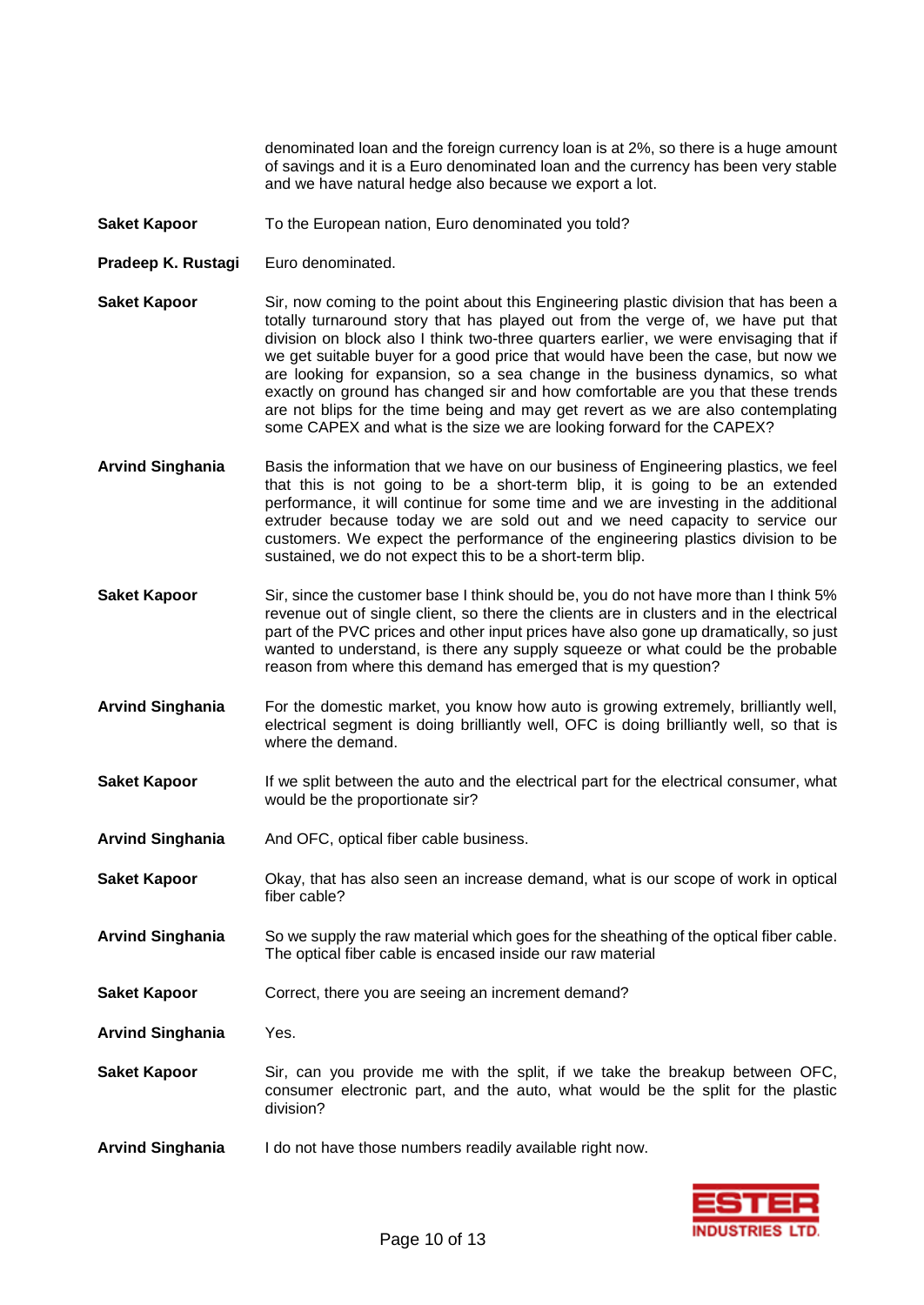- **Saket Kapoor** Now coming to us Sir, the minority shareholders, you have definitely rewarded us with an interim dividend and even I think the promoter did purchase some equity also from one of your shareholders only in an off-market transaction, so what is your message to us you want to deliver and what should be now the way forward in rewarding your shareholders, in what way are you planning to reward us?
- **Arvind Singhania** Okay, so we have already mentioned that we will distribute up to 20% of PAT as dividend and we will continue to maintain our commitment on that level.
- **Saket Kapoor** Sir, buyback can be looked at as a good option, because I think the dividend cost to your shareholder is high then what buyback can do to your return ratios?
- **Arvind Singhania** No, right now we are not looking at any buyback.
- **Saket Kapoor** Okay Sir and what was the payment in the employee benefit, how much was payment to the KMP to the Director and MD out of this Rs.15 crore?
- **Arvind Singhania** For FY '21 it is yet to be paid.
- **Saket Kapoor Okay, this quarter also no provision has been made?**
- **Pradeep K. Rustagi** We are making the provision so that the amount is spread over 12 months.
- **Arvind Singhania** I have also made a statement that the Management will take up to 10% of the profit as commission, but subject to a cap of Rs.12 crore.
- **Saket Kapoor** Lastly sir as depending upon what the visibility is in terms of the order execution and the market dynamics, for us exiting FY '21 would be on a higher note than what is has been for this previous quarter, preceding quarter, and also last year, because last year I think COVID impact was started prevailing, so how confident are you that in terms of the current business environment, we would be able to produce or remain in line, the trend would be upward, that is what my point is?
- **Arvind Singhania** In nine months of FY '21 we have already performed better than 12 months of FY '20 and you can except FY '21 to close much better than FY '20?
- **Saket Kapoor** Sir, that is evident from your nine months performance, I am asking Sir the March quarter visibility in terms of deliverables and all?
- **Arvind Singhania** I cannot give you number, I am sorry I am not able to give you any guidance.
- **Saket Kapoor** only the sentiments the factors which were negative for us for the December quarter…
- **Arvind Singhania** It is going to be a good quarter.
- **Saket Kapoor** Correct Sir and for the next year sir, your budgeting and your understanding how should one be prepared, and lastly sir on the that customized film part, has the entire benefit of that coater which we have installed in the month of May, the benefits have started procuring completely or still now more time is there?
- **Arvind Singhania** Yes, the benefits of the coater has already started accruing and it is going as per plan, and we hope that FY '22 will also be a very good year.

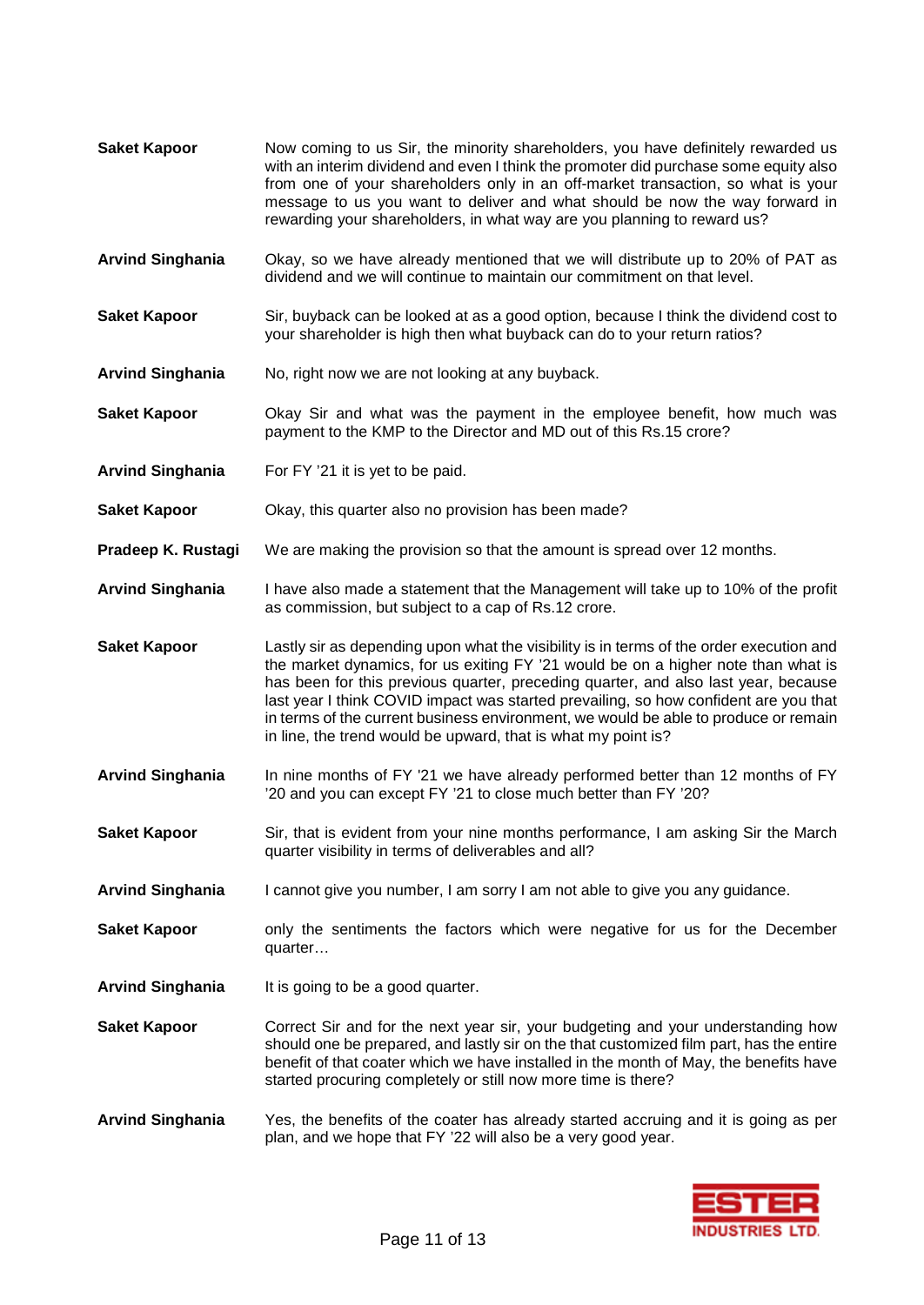- **Moderator** The next question is from the line of Arnav Kapoor, an Individual Investor.
- **Arnav Kapoor** Sir, just a quick question, your guidance for '21 was about Rs.75 Cr for the specialty polymer business, are we still maintaining that or you think it will be lower than what you had previously guided and then you had mentioned in the last call that for '22 you expect between Rs.130 to Rs.150 and trending upwards to Rs.350 to Rs.400 by FY '24, so given the COVID impact, do you still anticipate that those numbers will remain given the bullishness or you will do some kind of a downward provisioning on those numbers?
- **Arvind Singhania** For FY '21, we will not be able to do Rs.70-Rs.75 crore which is equivalent to the FY '20 numbers largely because of the COVID impact on our MB-03, but what we had mentioned that for FY '22, we will be able to do Rs.130 crore approximately we stand by it and growing even further year after year, so those forward numbers I will stand by.
- **Arnav Kapoor** Sir, , what is the advantage, comparable advantage that we have which is making you feel it is very bullish because is it that we are creating a new category, is our products better than other competitors, is the pricing part there, I am just trying to understand what is the key driver?
- **Arvind Singhania** Which division are you are talking?
- **Arnav Kapoor** For the SP business.
- **Arvind Singhania** For SP we have no competition.
- **Arnav Kapoor** So there is no competition, so you are basically creating this entire market then how are you creating this further and how do you plan to create it, is it like you are spending meeting more customers like what is the sales channel that you are driving just to get a sense of you know why do you feel it is going to grow year-on-year so 100% growth roughly that you are anticipating, is it that we have created a new category which you mentioned but how are you pushing it to the end customer like how you are creating that visibility in the customer's mind?
- **Arvind Singhania** This is because we are in direct touch with the customers and they are telling us what kind of forecast, they are giving us ideas about their forecast and basis that we are giving you how this division will pan out in the future. These are not numbers pulled out of a hat, this is not just guesses, this is coming directly from discussions with our customers.
- **Arnav Kapoor** Sir, I totally agree and these customers that you mention these have been your longtime customers or these are like new customers which are coming or it is a combination of both?
- Arvind Singhania It is a combination of both, you cannot just have old customers, you have to keep adding new customers. We have added three products in the last few months, so they are all going to different set of customers as well.
- **Arnav Kapoor** Is there a sales force which is driving these discussions or how is that happening with relationship that you are building with these customers primarily in the US market?